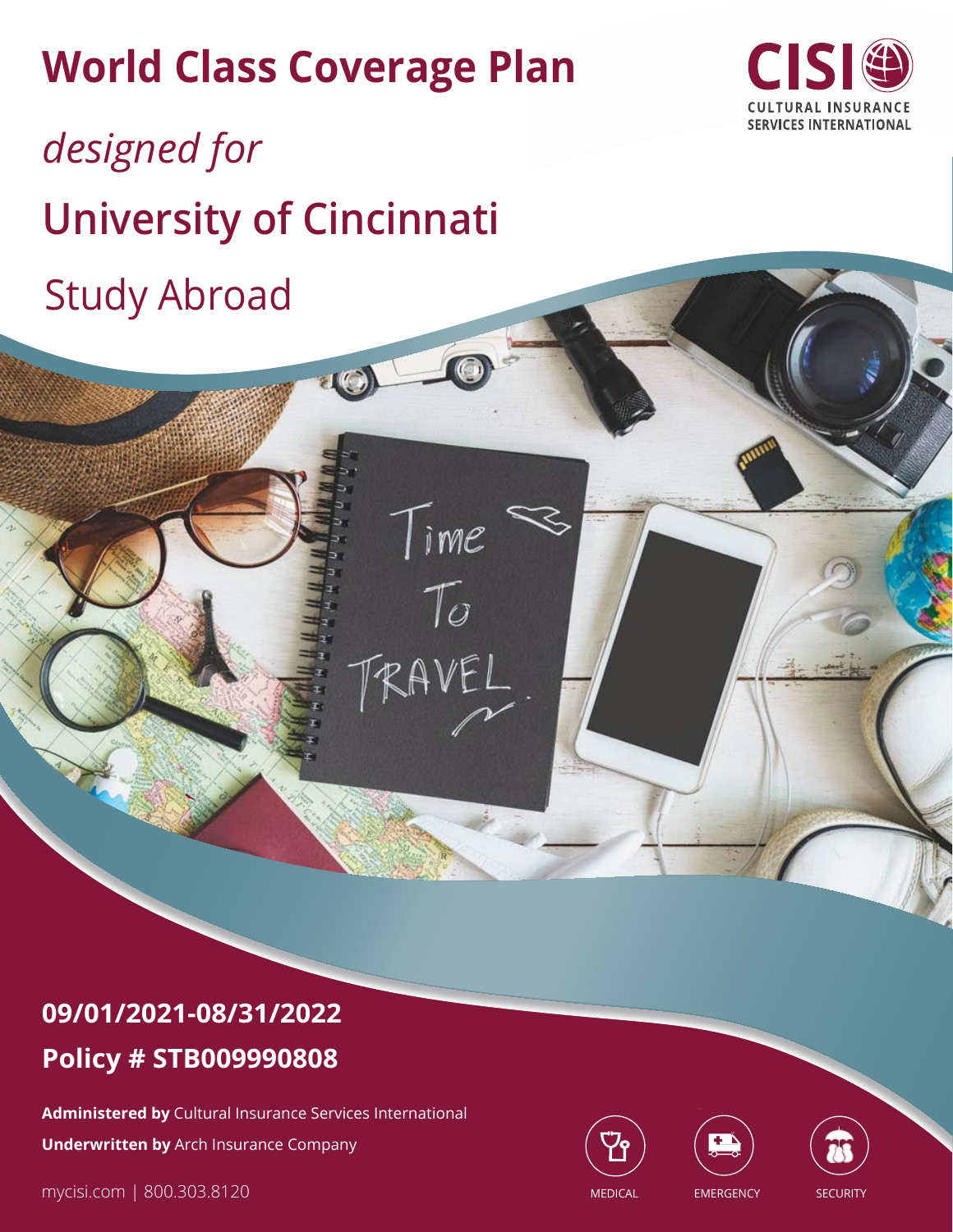

## World Class Coverage Plan *designed for* **University of Cincinnati**

Effective 09/01/2021-08/31/2022

### **Policy # STB009990808**

All school sponsored educational programs within a 12-month period. Coverage for any Insured Person shall not begin prior to the effective date listed above or exceed 10 months.

**Administered by** Cultural Insurance Services International • 1 High Ridge Park • Stamford, CT 06905-1322

**Insurance coverage included in this plan is underwritten by** Arch Insurance Company, a Missouri Corporation (NAIC # 11150), Executive offices are

located at One Liberty Plaza, New York, NY 10006, Coverage is subject to actual policy language.

Non-Insurance Services included in this Plan are supported by AXA Assistance ('Assistance Company')

### **Question(s) or need assistance?**

**CISI Claims Department (9-5 EST, M-F): Phone**: (800) 303-8120 **|** (203) 399-5130 **| E-mail**: [claimhelp@mycisi.com](mailto:claimhelp@mycisi.com)

**Team Assist (24/7/365) – AXA Assistance: Phone:** (443) 470-3043 **|** (855) 951-2326 **| E-mail:** [medassist-usa@axa-assistance.us](mailto:medassist-usa@axa-assistance.us)

### **Schedule of Benefits & Services**

| <b>Insurance Benefits</b>                                          | <b>Maximum Limits</b>                            |  |  |
|--------------------------------------------------------------------|--------------------------------------------------|--|--|
| Accidental Death and Dismemberment Per Insured Person              | \$10,000                                         |  |  |
| Medical expenses (per Covered Accident or Sickness):               |                                                  |  |  |
| Deductible                                                         | zero                                             |  |  |
| Benefit Maximum                                                    | \$100,000 at 100%                                |  |  |
| <b>Extension of Benefits</b>                                       | 30 days                                          |  |  |
| <b>Emergency Medical Reunion</b>                                   | (incl. hotel/meals, max \$150/day) up to \$3,000 |  |  |
| Emergency Medical Evacuation/Repatriation                          | \$250,000                                        |  |  |
| <b>Return of Mortal Remains</b>                                    | \$100,000                                        |  |  |
| <b>Trip Delay</b>                                                  | up to \$500 maximum, \$100/day up to 5 days      |  |  |
| Baggage and Personal Effects                                       | (\$50 deductible, \$100 per article) \$200 max   |  |  |
| <b>Non-Insurance Services:</b>                                     |                                                  |  |  |
| Team Assist Plan (TAP): 24/7 medical, travel, technical assistance |                                                  |  |  |
| Security Evacuation (comprehensive)                                | \$100,000                                        |  |  |

*This is a brief description of coverage provided and is subject to the terms, conditions, limitations and exclusions of the policy. Please see the policy for*  complete details. Coverage may vary or may not be available in all states. In the event of any conflict between this summary of coverage and the policy, *the policy will govern. The policy is a short-term limited duration policy, with limited benefits, renewable only at the option of the insurer. This insurance is not an alternative or replacement to comprehensive medical or major medical coverage. Further, this insurance is not minimum essential benefits as set forth under the Patient Protection and Affordable Care Act.*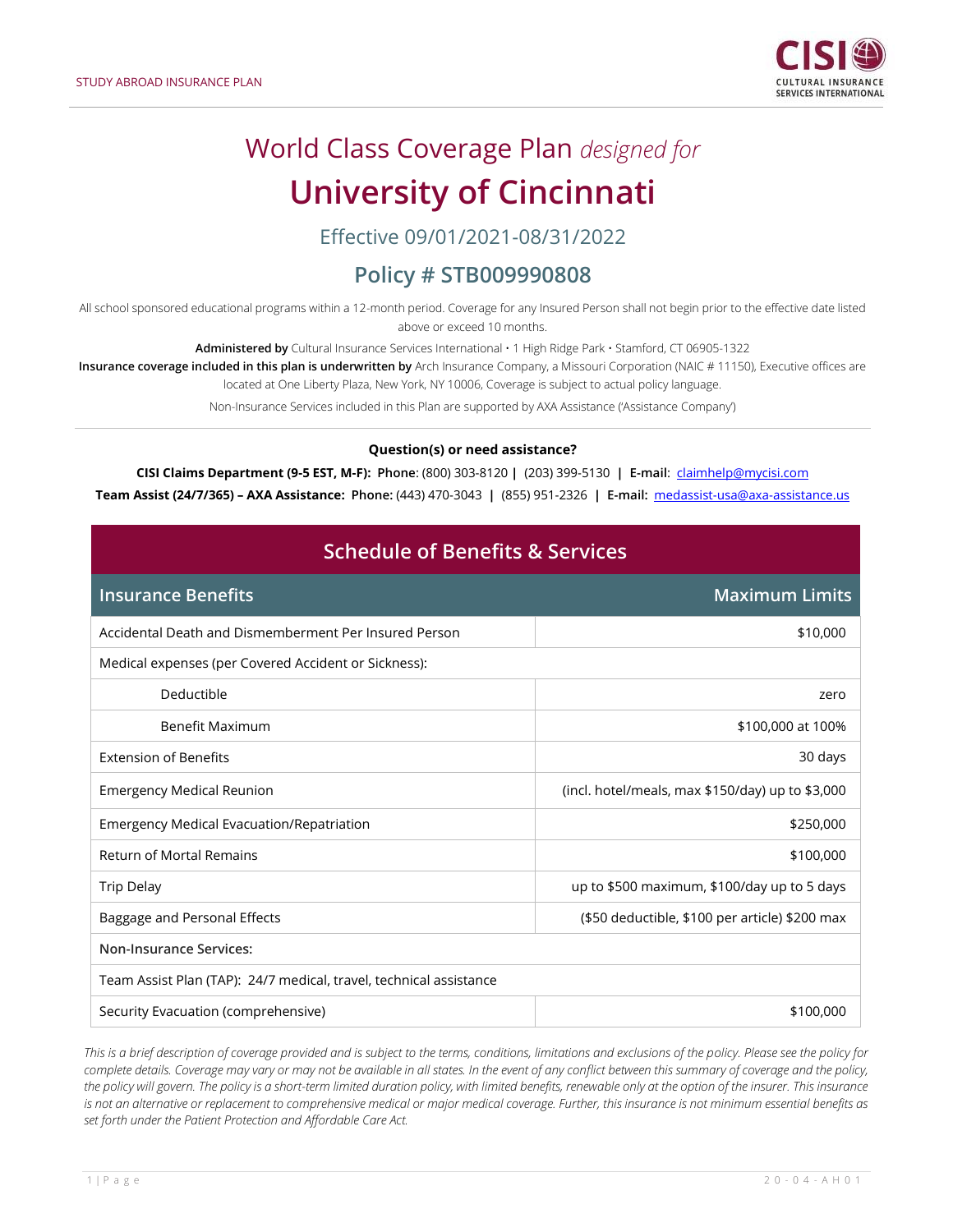

### **Eligibility and Provisions**

Benefits are payable under the Policy for Covered Expenses incurred by an Insured Person for the items stated in the *Schedule of Benefits*. Benefits shall be payable to either the Insured Person or the Service Provider for Covered Expenses incurred outside the Insured Person's Home Country. The first such expense must be incurred by an Insured Person within 30 days after the date of the Covered Accident or commencement of the Sickness; and

- All expenses must be incurred by the Insured Person within 52 weeks from the date of the Covered Accident or commencement of the Sickness; and
- The Insured Person must remain continuously insured under the Policy for the duration of the treatment.

The charges enumerated herein shall in no event include any amount of such charges which are in excess of Reasonable and Customary charges. If the charge incurred is in excess of such average charge such excess amount shall not be recognized as a Covered Expense. All charges shall be deemed to be incurred on the date such services or supplies, which give rise to the expense or charge, are rendered or obtained.

### <span id="page-2-0"></span>**Accidental Death and Dismemberment Benefit**

**Accidental Death Benefit**. If Injury to the Insured Person results in death within 365 days of the date of the Covered Accident that caused the Injury, the Company will pay 100% of the Maximum Amount.

**Accidental Dismemberment Benefit**. If Injury to the Insured Person results, within 365 days of the date of the Covered Accident that caused the Injury, in any one of the Losses specified below, the Company will pay the percentage of the Maximum Amount shown below for that Loss:

| For Loss of:                        | <b>Percentage of Maximum Amount:</b> |
|-------------------------------------|--------------------------------------|
| Both Hands or Both Feet             | 100%                                 |
| Sight of Both Eyes                  | 100%                                 |
| One Hand and One Foot               | 100%                                 |
| One Hand and the Sight of One Eye   | 100%                                 |
| One Foot and the Sight of One Eye   | 100%                                 |
| Speech and Hearing in Both Ears     | 100%                                 |
| One Hand or One Foot                | 50%                                  |
| The Sight of One Eye                | 50%                                  |
| Speech or Hearing in Both Ears      | 50%                                  |
| Hearing in One Ear                  | 25%                                  |
| Thumb and Index Finger of Same Hand | 25%                                  |

"Loss of a Hand or Foot" means complete severance through or above the wrist or ankle joint. "Loss of Sight of an Eye" means total and irrecoverable loss of the entire sight in that eye. "Loss of Hearing in an Ear" means total and irrecoverable loss of the entire ability to hear in that ear. "Loss of Speech" means total and irrecoverable loss of the entire ability to speak. "Loss of Thumb and Index Finger" means complete severance through or above the metacarpophalangeal joint of both digits.

If more than one Loss is sustained by an Insured Person as a result of the same Covered Accident, only one amount, the largest, will be paid. Only one benefit, the largest to which you are entitled, is payable for all losses resulting from the same accident. Maximum aggregate benefit per occurrence is \$1,000,000.

### **Accident and Sickness Medical Expenses**

The Company will pay Covered Expenses due to Accident or Sickness only, as per the limits stated in the *Schedule of Benefits*. Coverage is limited to Covered Expenses incurred subject to Exclusions. All bodily Injuries sustained in any one Covered Accident shall be considered one Disablement, all bodily disorders existing simultaneously which are due to the same or related causes shall be considered one Disablement. If a Disablement is due to causes which are the same or related to the cause of a prior Disablement (including complications arising there from), the Disablement shall be considered a continuation of the prior Disablement and not a separate Disablement.

Treatment of an Injury or Sickness must occur within 30 days of the Accident or onset of the Sickness.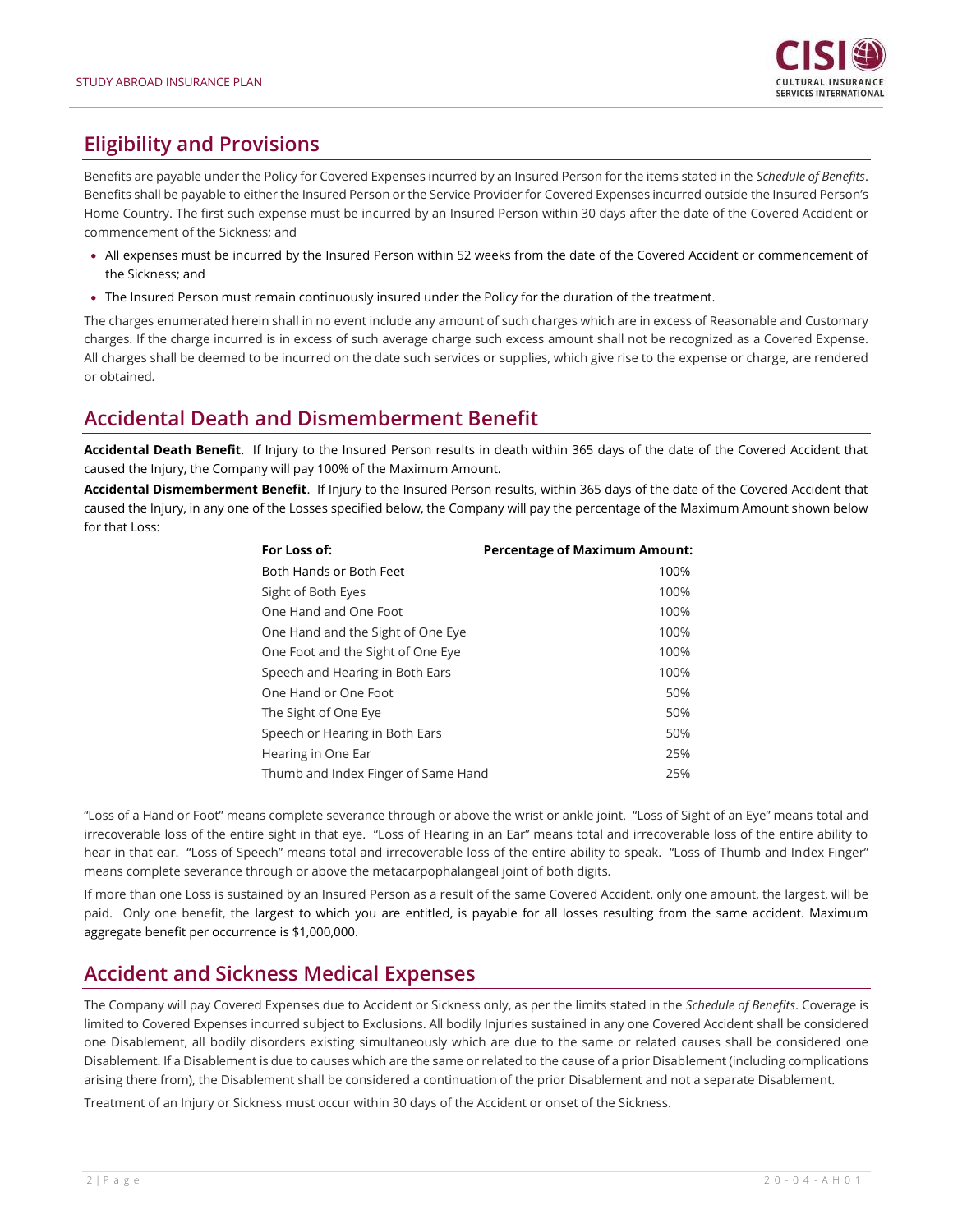

When a covered Injury or Sickness is incurred by the Insured Person the Company will pay Reasonable and Customary medical expenses excess of the Deductible and Coinsurance as stated in the *Schedule of Benefits*. In no event shall the Company's maximum liability exceed the maximum stated in the *Schedule of Benefits* as to Covered Expenses during any one period of individual coverage.

The Deductible and Coinsurance amount consists of Covered Expenses which would otherwise be payable under the Policy. These expenses must be borne by the Insured Person.

### <span id="page-3-0"></span>**Covered Accident and Sickness Medical Expenses**

*For the purpose of this section, only such expenses, incurred as the result of a Disablement, which are specifically enumerated in the following list of charges, and which are not excluded in the Exclusions section, shall be considered as Covered Expenses:*

- <span id="page-3-1"></span>• Charges made by a Hospital for semi-private room and board, floor nursing while confined in a ward or semi-private room of a Hospital and other Hospital services inclusive of charges for professional service and with the exception of personal services of a nonmedical nature; provided, however, that expenses do not exceed the Hospital's average charge for semiprivate room and board accommodation.
- Charges made for Intensive Care or Coronary Care charges and nursing services.
- Charges made for diagnosis, Treatment and Surgery by a Physician.
- Charges made for an operating room.
- Charges made for Outpatient Treatment, same as any other Treatment covered on an Inpatient basis. This includes ambulatory Surgical centers, Physicians' Outpatient visits/examinations, clinic care, and Surgical opinion consultations.
- Charges made for the cost and administration of anesthetics.
- Charges for medication, x-ray services, laboratory tests and services, the use of radium and radioactive isotopes, oxygen, blood, transfusions, and medical Treatment.
- Charges for physiotherapy, if recommended by a Physician for the Treatment of a specific Disablement and administered by a licensed physiotherapist. Physiotherapy Services shall be limited to a total of \$50 per visit, excluding x-ray and evaluation charges, with a maximum of 10 visits per injury or illness. The overall maximum coverage per injury or illness is \$500.00 which includes x-ray and evaluation charges.
- Dressings, drugs, and medicines that can only be obtained upon a written prescription of a Physician.
- Local transportation to or from the nearest Hospital or to and from the nearest Hospital with facilities for required Treatment. Such Transportation shall be by licensed ground ambulance only, within the metropolitan area in which the Insured Person is located at that time the service is used. If the Insured Person is in a rural area, then qualified licensed ground ambulance transportation to the nearest metropolitan area shall be considered a Covered Expense.
- Nervous or Mental Disorders: are covered as any other condition.
- With respect to Accidental Dental, an eligible Dental condition shall mean emergency dental repair or replacement to sound, natural teeth damaged as a result of a covered Accident.
- With respect to Palliative Dental, an eligible Dental condition shall mean emergency pain relief treatment to natural teeth up to \$500 (\$250 maximum per tooth).
- Medical expenses incurred for Treatment of sports related accidents. NCAA, Interscholastic, and Amateur sports are excluded.

### **Extension of Benefits**

Those Covered Expenses that are incurred inside the Insured Person's Home Country related to an Illness or Injury which occurred outside the Insured Person's Home Country and during the period of coverage shall be paid. Covered Expenses described above which are incurred in the Insured Person's Home Country are limited to the maximum stated in the *Schedule of Benefits*, Extension of Benefits. Benefits incurred in an Insured's Home Country will be administered on a secondary basis.

### <span id="page-3-2"></span>**Emergency Medical Reunion**

When an Insured Person is hospitalized for more than **6 days**, the Company will arrange and pay for round-trip economy-class transportation for one individual selected by the Insured Person, from the Insured Person's Home Country to the location where the Insured Person is hospitalized and return to the current Home Country. Coverage is also provided **immediately (to up to 10 days)**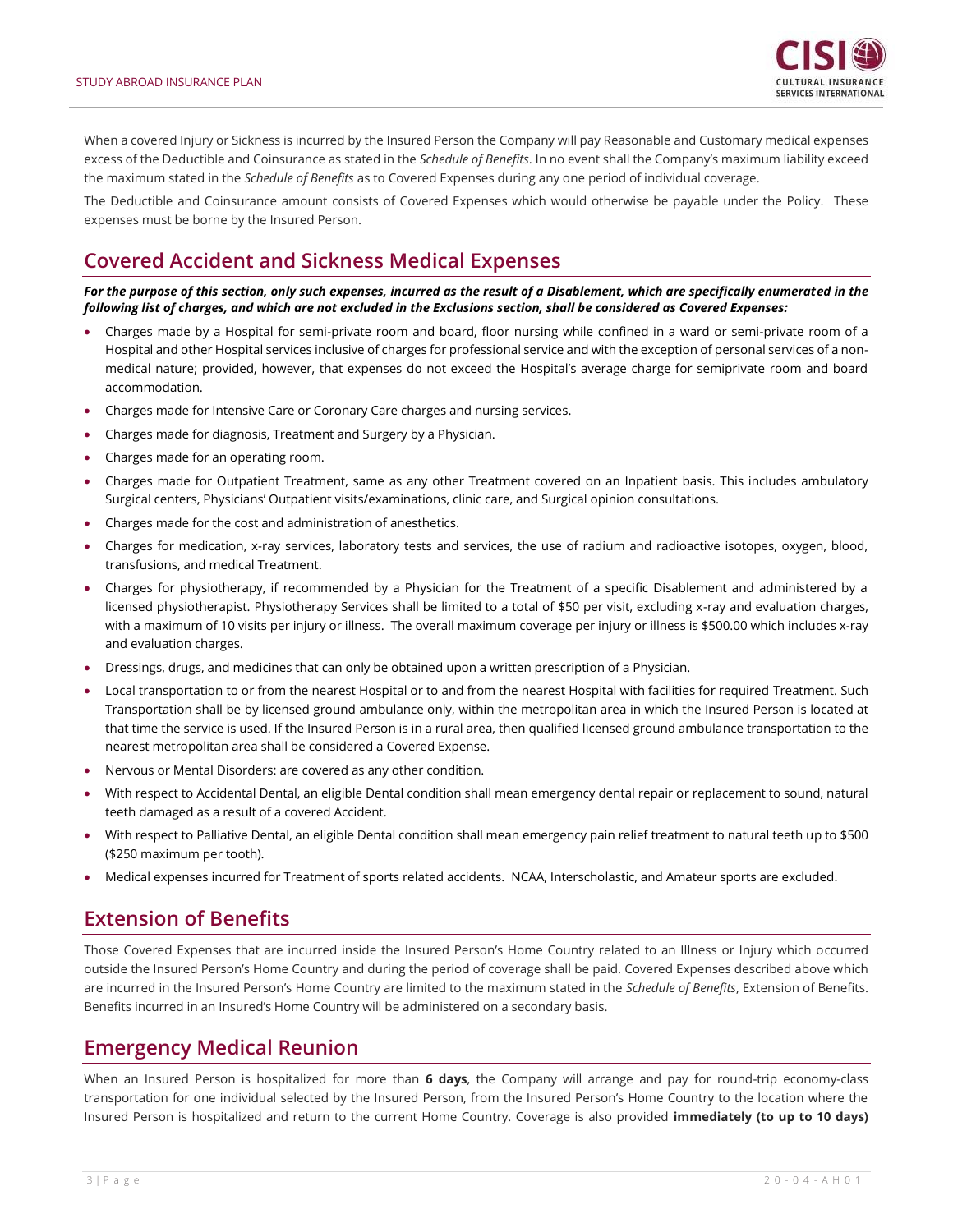

following a felonious assault (i.e., theft or rape) for victims needing the support of a family member or friend. The benefits payable will include:

• The cost of a round trip economy airfare and their hotel and meals up to the maximum stated in the *Schedule of Benefits*, Emergency Medical Reunion.

All transportation in connection with an Emergency Medical Reunion must be pre-approved and arranged by the Assistance Company.

### **Emergency Medical Evacuation Benefit**

The Company shall pay benefits for Covered Expenses incurred up to the maximum stated in the *Schedule of Benefits*, if any Injury or Covered Sickness commencing during the Period of Coverage results in the Medically Necessary Emergency Medical Evacuation of the Insured Person. The decision for an Emergency Medical Evacuation must be ordered by the Assistance Company in consultation with the Insured Person's local attending Doctor.

**Emergency Medical Evacuation** means: a) the Insured Person's medical condition warrants immediate transportation from the place where the Insured Person is located (due to inadequate medical facilities) to the nearest adequate medical facility where medical treatment can be obtained; or b) after being treated at a local medical facility, the Insured Person's medical condition warrants transportation with a qualified medical attendant to his/her Home Country or Permanent Residence to obtain further medical treatment or to recover; or c) both a) and b) above.

Covered Expenses are expenses, up to the maximum stated in the *Schedule of Benefits*, Emergency Medical Evacuation, for transportation, medical services and medical supplies necessarily incurred in connection with Emergency Medical Evacuation of the Insured Person. All transportation arrangements must be by the most direct and economical route.

### **Return of Mortal Remains or Cremation**

The Company will pay the reasonable Covered Expenses incurred up to the maximum as stated in the *Schedule of Benefits*, Return of Mortal Remains, to return the Insured Person's remains to his/her then current Home Country, if he or she dies. Covered Expenses include, but are not limited to, expenses for embalming, cremation, a minimally necessary container appropriate for transportation, shipping costs and the necessary government authorizations. All Covered Expenses in connection with a Return of Mortal Remains must be pre-approved and arranged by an Assistance Company representative appointed by the Company.

### <span id="page-4-0"></span>**Trip Delay**

The Company will reimburse the Insured Person for Covered Expenses on a one-time basis, up to the maximum shown in the *Schedule of Benefits*, if the Insured Person is delayed en route to or from the trip for twelve (12) or more hours due to the following reasons:

- a) Any delay of a Common Carrier (including inclement weather, equipment failure and strike or other job action);
- b) Any delay by a traffic accident en route to a departure, in which the Insured Person is directly or not directly involved;
- c) Any delay due to lost or stolen passports, travel documents, money, quarantine, hijacking, unannounced strike, natural disaster, civil commotion, or riot.

Covered Expenses Include: Meals, lodging, and traveling expenses limited to the amount shown on the *Schedule of Benefits*. Incurred expenses must be accompanied by receipts.

### <span id="page-4-1"></span>**Baggage & Personal Effects**

The Company will reimburse the Insured Person, up to the amount stated in the *Schedule of Benefits*, Baggage and Personal Effects, for theft or damage to baggage and personal effects, checked with a Common Carrier, provided the Insured Person has taken all reasonable measures to protect, save and/or recover his/her property at all times. The baggage and personal effects must be owned by and accompany the Insured Person at all times. There will be a per article limit as shown on the *Schedule of Benefits*. The Company will pay the lesser of the following:

- a) The actual cash value (cost less proper deduction for depreciation at the time of loss, theft or damage);
- b) The cost to repair or replace the article with material of a like kind and quality; or
- c) Per article as stated on the *Schedule of Benefits*.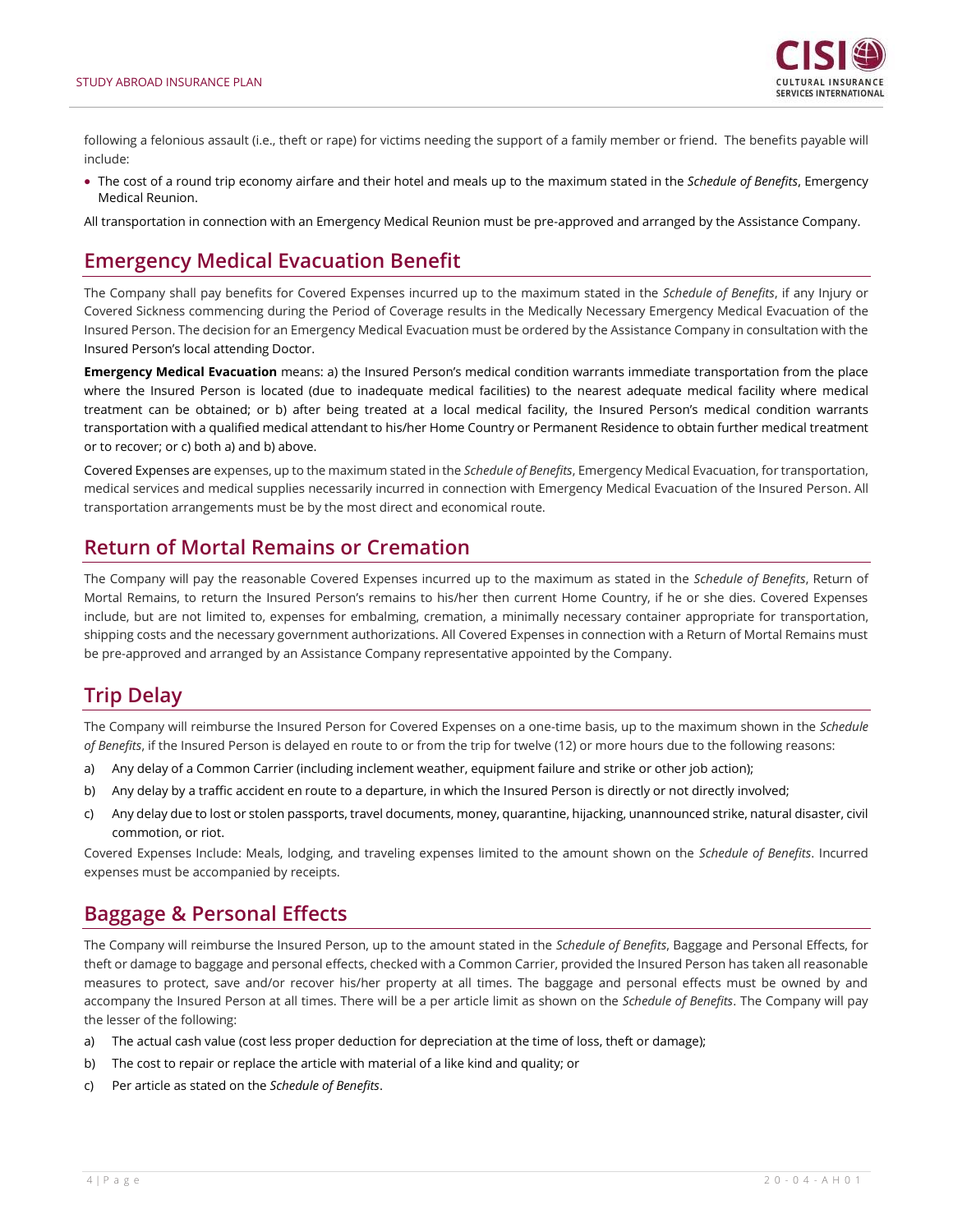

### **Exclusions**

#### *For benefits listed under Accidental Death and Dismemberment, the insurance does not cover:*

- Disease of any kind; Sickness of any kind.
- Suicide or attempt thereof by the Insured Person, while sane or self-destruction or any attempt thereof by the Insured Person, while insane.
- Bacterial infections except pyogenic infection which shall occur through an accidental cut or wound.
- Service in the military, naval or air service of any country.
- While riding or driving in any kind of competition.
- Injury sustained while the Insured Person is riding as a pilot, student pilot, operator or crew member, in or on, boarding or alighting from, any type of aircraft.
- Any consequence, whether directly or indirectly, proximately or remotely occasioned by, contributed to by, or traceable to, or arising in connection with war, invasion, act of foreign enemy hostilities, warlike operations (whether war be declared or not), or civil war; mutiny, riot, strike, military or popular uprising insurrection, rebellion, revolution, military or usurped power.
- Injury sustained while the Insured Person is riding as a passenger in any aircraft (a) not having a current and valid Airworthy Certificate and (b) not piloted by a person who holds a valid and current certificate of competency for piloting such aircraft.
- Injury occasioned or occurring while the Insured Person is committing or attempting to commit a felony or to which a contributing cause was the Insured Person being engaged in an illegal occupation.

#### *For all other benefits, the Insurance does not cover:*

• Pre-existing Conditions, except as defined in the policy (this exclusion does not apply to Emergency Medical Evacuation and Return of Mortal Remains).

#### **Note: The Policy does pay benefits to a maximum of \$10,000 on a primary basis for loss due to a Pre-Existing Condition. Any remaining costs are payable on a secondary basis to any other insurance plan, up to the Medical Expense maximum.**

- Injury or Illness claim which is not presented to the Company for payment within 12 months of receiving treatment.
- Charges for treatment which is not Medically Necessary.
- Charges for treatment which exceed Reasonable and Customary charges.
- Charges incurred for Surgery or treatments which are, Experimental/Investigational, or for research purposes.
- Services, supplies or treatment, including any period of Hospital confinement, which were not recommended, approved and certified as Medically Necessary and reasonable by a Physician.
- Any consequence, whether directly or indirectly, proximately or remotely occasioned by, contributed to by, or traceable to, or arising in connection with war, invasion, act of foreign enemy hostilities, warlike operations (whether war be declared or not), or civil war; mutiny, riot, strike, military or popular uprising insurrection, rebellion, revolution, military or usurped power.
- Injury sustained while participating in professional athletics.
- Injury sustained while participating in Amateur or Interscholastic Athletics.
- Routine physicals, immunizations, or other examinations where there are no objective indications or impairment in normal health, and laboratory diagnostic or x-ray examinations, except in the course of a Disablement established by a prior call or attendance of a Physician, unless otherwise covered under the policy.
- Treatment of the Temporomandibular joint.
- Vocational, speech, recreational or music therapy.
- Services or supplies performed or provided by a Relative of the Insured Person, or anyone who lives with the Insured Person.
- Travel arrangements that were neither coordinated by nor approved by the Assistance Company in advance, unless otherwise specified.
- Cosmetic or plastic Surgery, except as the result of a covered Accident; for the purposes of the Policy, treatment of a deviated nasal septum shall be considered a cosmetic condition.
- Elective Surgery or Elective Treatment which can be postponed until the Insured Person returns to his/her Home Country, where the objective of the trip is to seek medical advice, treatment or Surgery.
- Treatment and the provision of false teeth or dentures, normal ear tests and the provision of hearing aids.
- Eye refractions or eye examinations for the purpose of prescribing corrective lenses for eyeglasses or for the fitting thereof, unless caused by Accidental bodily Injury incurred while insured hereunder.
- Treatment for any Mental and Nervous Disorders except as provided in the policy.
- Congenital abnormalities and conditions arising out of or resulting there from.
- Expenses as a result or in connection with the commission of a felony offense.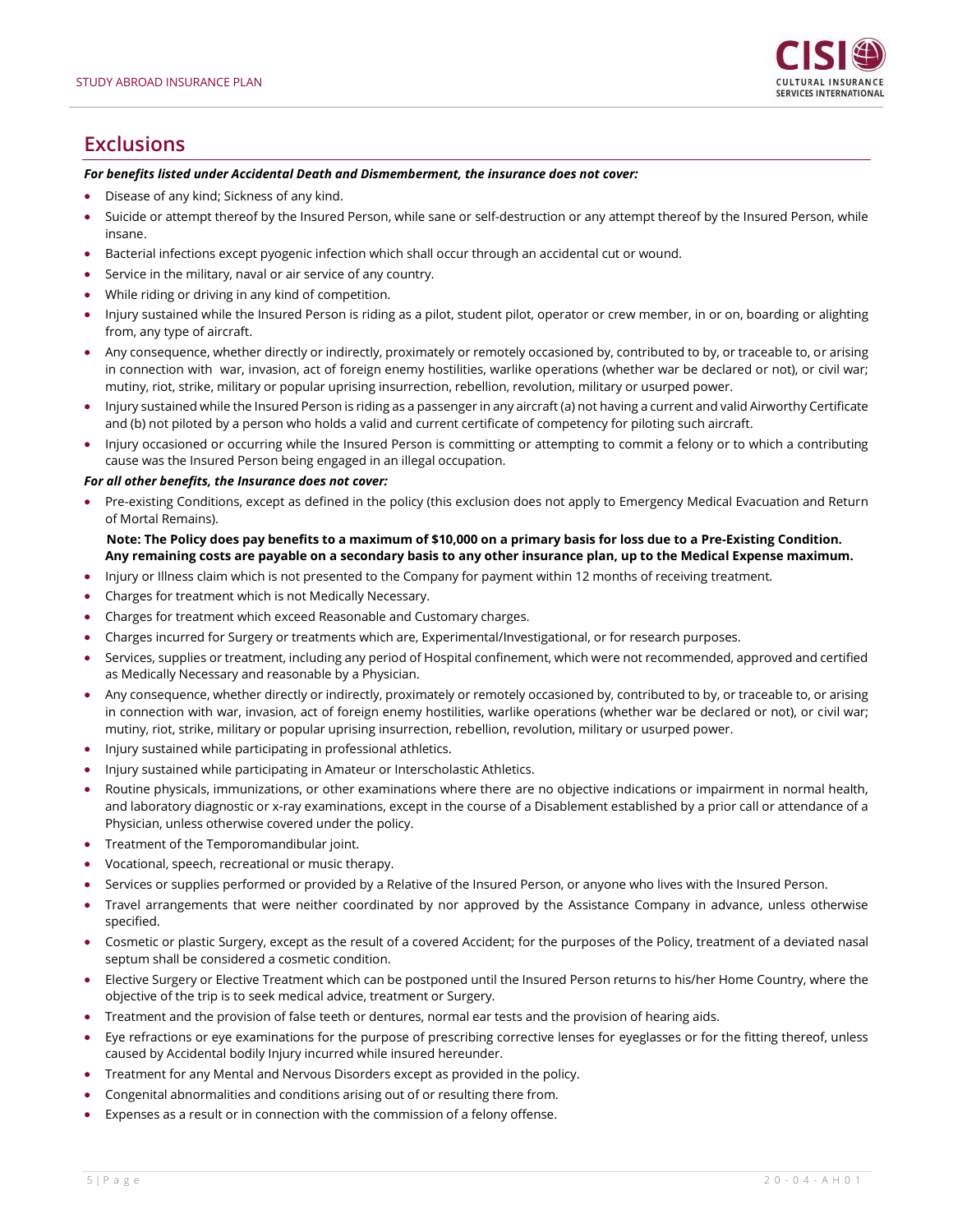

- Injury sustained while taking part in mountaineering where ropes or guides are normally used; hang gliding; parachuting; bungee jumping; racing by horse, motor vehicle or motorcycle; parasailing.
- Treatment paid for or furnished under any other individual or group policy (including no-fault automobile) or other service or medical pre-payment plan arranged through the employer to the extent so furnished or paid, or under any mandatory government program or facility set up for treatment without cost to any individual.
- Dental care, except as the result of Injury to natural teeth caused by Accident, unless otherwise covered under the Policy.
- Routine Dental Treatment.
- Drug, treatment or procedure that either promotes or prevents conception, or prevents childbirth, including but not limited to artificial insemination, treatment for infertility or impotency, sterilization or reversal thereof, or abortion.
- Treatment for human organ tissue transplants or bone marrow transplants and their related treatment.
- Expenses incurred while the Insured Person is in their Home Country, unless otherwise covered under the Policy.
- Weak, strained or flat feet, corns, calluses, or toenails.
- Diagnosis and treatment of acne.
- Sex change operations, or for treatment of sexual dysfunction or sexual inadequacy.
- Weight reduction programs or the surgical treatment of obesity.
- Covered Expenses incurred for which the trip to the host country was undertaken to seek medical treatment for a condition.

### **Subrogation**

To the extent the Company pays for a loss suffered by an Insured, the Company will take over the rights and remedies the Insured had relating to the loss. This is known as subrogation. The Insured must help the Company to preserve its rights against those responsible for the loss. This may involve signing any papers and taking any other steps the Company may reasonably require. If the Company takes over an Insured's rights, the Insured must sign an appropriate subrogation form supplied by the Company.

### **Definitions**

**Accident** or **Accidental** means an event, independent of Illness or self-inflicted means, which is the direct cause of bodily Injury to an Insured Person.

**Assistance Company** means the service provider with which the Company has contracted to coordinate and deliver Emergency travel assistance, medical evacuation, and repatriation.

**Benefit Period** means the allowable time period the Insured Person has from the date of Injury or onset of Illness to receive Treatment for a covered Injury or Illness. If the Insured Person's plan terminates during the Benefit Period, the Insured Person will still be eligible to receive Treatment so long as the Treatment is within the Benefit Period and outside the Insured Person's Home Country.

**Common Carrier** means any land, sea, and/or air conveyance operating under a valid license for the transportation of passenger for hire.

**Company** shall be Arch Insurance Company.

**Covered Expenses** means expenses which are for Medically Necessary services, supplies, care, or treatment; due to Illness or Injury; prescribed, performed or ordered by a Physician; Reasonable and Customary charges; incurred while insured under the Policy; and which do not exceed the maximum limits shown in the *Schedule of Benefits*, under each stated benefit.

**Deductible** means the amount of eligible Covered Expenses which are the responsibility of each Insured Person and must be paid by each Insured Person before benefits under the Policy are payable by the Company. The Deductible amount is stated in the *Schedule of Benefits*, under each stated benefit.

**Disablement** means an Illness or an Accidental bodily Injury necessitating medical treatment by a Physician as defined in the policy.

**Effective Date** means the date the Insured Person's coverage under the Policy begins. The Effective Date of the Policy is the later of the following: 1) The Date the Company receives a completed Application and premium for the Policy Period; or 2) The Effective Date requested on the Application; or 3) The Date the Company approves the Application.

**Elective Surgery** or **Elective Treatment** means surgery or medical treatment which is not necessitated by a pathological or traumatic change in the function or structure in any part of the body first occurring after the Insured's effective date of coverage. Elective Surgery includes, but is not limited to, circumcision, tubal ligation, vasectomy, breast reduction, sexual reassignment surgery, and submucous resection and/or other surgical correction for deviated nasal septum, other than for necessary treatment of covered purulent sinusitis. Elective Surgery does not apply to cosmetic surgery required to correct a covered Accident.

**Emergency** means a medical condition manifesting itself by acute signs or symptoms which could reasonably result in placing the Insured Person's life or limb in danger if medical attention is not provided within 24 hours.

**Experimental/Investigational** means all services or supplies associated with: 1) Treatment or diagnostic evaluation which is not generally and widely accepted in practice of medicine in the United States of America or which does not have evidence of effectiveness documented in peer reviewed articles in medical journals published in the United States. For the Treatment or diagnostic evaluation to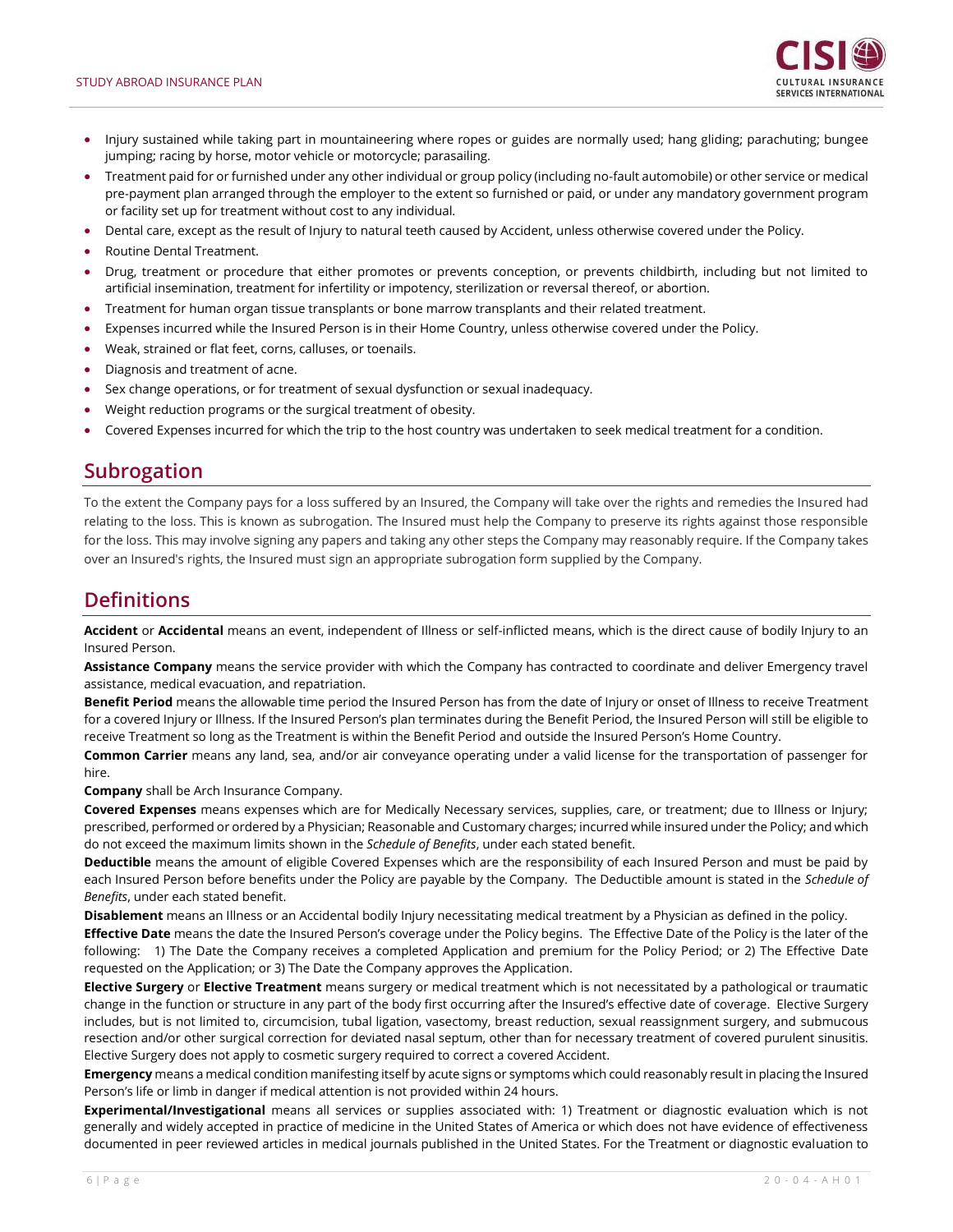

be considered effective such articles should indicate that it is more effective than others available: or if less effective than other available Treatments or diagnostic evaluations, is safer or less costly; 2) A drug which does not have FDA marketing approval; 3) A medical device which does not have FDA marketing approval; or has FDA approval under 21 CFR 807.81, but does not have evidence of effectiveness for the proposed use documented in peer reviewed articles in medical journals published in the United States. For the device to be considered effective, such articles should indicate that it is more effective than other available devices for the proposed use; or if less effective than other available devices, or is safer or less costly. The company will make the final determination as to whether a service or supply is Experimental/Investigational.

**Family Member** means a spouse, parent, sibling or Child of the Insured Person.

**Home Country** means the country where an Insured Person has his or her true, fixed and permanent home and principal establishment. **Hospital** as used in the Policy means a place that 1) is legally operated for the purpose of providing medical care and Treatment to sick or injured persons for which a charge is made that the Insured is legally obligated to pay in the absence of insurance; 2) provides such care and Treatment in medical, diagnostic, or surgical facilities on its premises, or those prearranged for its use; 3) provides 24-hour nursing service under the supervision of a Registered Nurse at all times; and 4) operates under the supervision of a staff of one or more Doctors. Hospital also means a place that is accredited as a hospital by the Joint Commission on Accreditation of Hospitals, American Osteopathic Association, or the Joint Commission on Accreditation of Health Care Organizations (JCAHO). Hospital does not mean: a convalescent, nursing, or rest home or facility, or a home for the aged; a place mainly providing custodial, educational, or rehabilitative care; or a facility mainly used for the Treatment of drug addicts or alcoholics.

**Illness** wherever used in the Policy means sickness or disease of any kind contracted and commencing after the Effective Date of the Policy.

**Injury** wherever used in the Policy means accidental bodily injury or injuries caused by an accident. The Injury must be the direct cause of the loss, independent of disease, bodily infirmity or other causes. Any loss due to Injury must begin after the Effective Date of the policy. **Insured Person(s)** means a person eligible for coverage under the Policy as defined in "Eligible Persons" who has applied for coverage and is named on the application and for whom the company has accepted premium. This may be the Insured Person or Dependent(s).

**Medically Necessary** or **Medical Necessity** means services and supplies received while insured that are determined by the Company to be: 1) appropriate and necessary for the symptoms, diagnosis, or direct care and treatment of the Insured Person's medical conditions; 2) within the standards the organized medical community deems good medical practice for the Insured Person's condition; 3) not provided solely for educational purposes or primarily for the convenience of the Insured Person, the Insured Person's Physician or another Service Provider or person; 4) not Experimental/ Investigational or unproven, as recognized by the organized medical community, or which are used for any type of research program or protocol; and 5) not excessive in scope, duration, or intensity to provide safe and adequate, and appropriate treatment. For Hospital stays, this means that acute care as an Inpatient is necessary due to the kinds of services the Insured Person is receiving or the severity of the Insured Person's condition, in that safe and adequate care cannot be received as an Outpatient or in a less intensified medical setting. The fact that any particular Physician may prescribe, order, recommend, or approve a service, supply, or level of care does not, of itself, make such Treatment Medically Necessary or make the charge of a Covered Expense under the Policy.

**Mental and Nervous Disorder** means any condition or disease listed in the most recent edition of the International Classification of Diseases as a mental disorder, which exhibits clinically significant behavioral or psychological disorder marked by a pronounced deviation from a normal healthy state and associated with a present painful symptom or impairment in one or more important areas of *functioning*. This disease must not be merely an expectable response to a particular chemical stimulus. Mental Illness does not mean learning disabilities, attitudinal disorders or disciplinary problems.

**Physician** as used in the Policy means a Doctor of medicine or a Doctor of osteopathy licensed to render medical services or perform Surgery in accordance with the laws of the jurisdiction where such professional services are performed, however, such definition will exclude chiropractors and physiotherapists.

**Pre-existing Condition** for the purposes of the Policy means 1) a condition that would have caused person to seek medical advice, diagnosis, care or treatment during the 365 days prior to the Effective Date of coverage under the Policy; 2) a condition for which medical advice, diagnosis, care or treatment was recommended or received during the 365 days prior to the Effective Date of coverage under the Policy.

**Reasonable and Customary** means the maximum amount that the Company determines is Reasonable and Customary for Covered Expenses the Insured Person receives, up to but not to exceed charges actually billed. The Company's determination considers: 1) amounts charged by other Service Providers for the same or similar service in the locality were received, considering the nature and severity of the bodily Injury or Illness in connection with which such services and supplies are received; 2) any usual medical circumstances requiring additional time, skill or experience; and 3) other factors the Company determines are relevant, including but not limited to, a resource based relative value scale.

For a Service Provider who has a reimbursement agreement, the Reasonable and Customary charge is equal to the amount that constitutes payment in full under any reimbursement agreement with the Company.

If a Service Provider accepts as full payment an amount less than the negotiated rate under a reimbursement agreement, the lesser amount will be the maximum Reasonable and Customary charge.

The Reasonable and Customary charge is reduced by any penalties for which a Service Provider is responsible as a result of its agreement with the Company.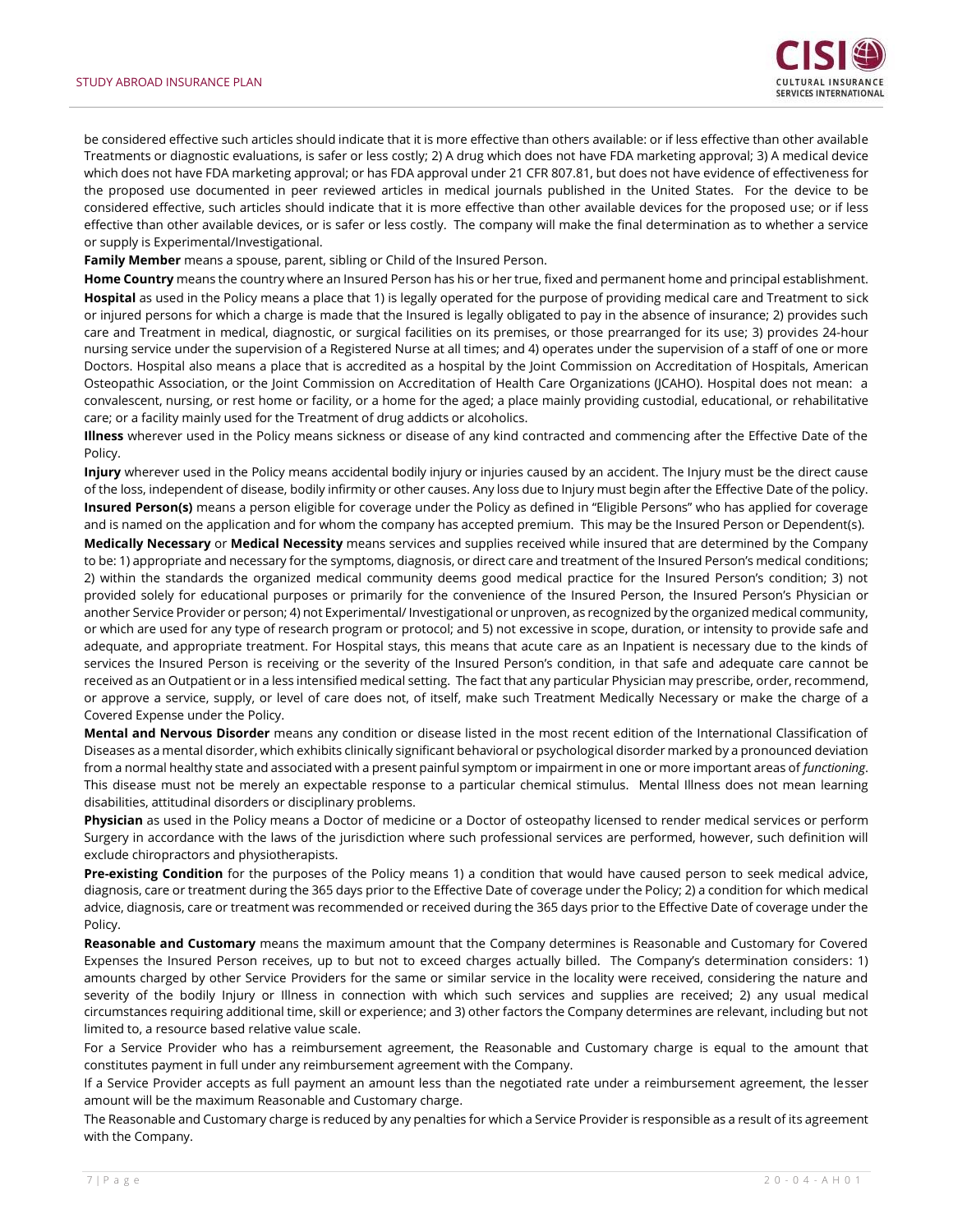

**Relative** means spouse, parent, sibling, Child, grandparent, grandchild, stepparent, stepchild, stepsibling, in-laws (parent, son, daughter, brother and sister), aunt, uncle, niece, nephew, legal guardian, ward, or cousin of the Insured Person.

**Service Provider** shall mean a Hospital, convalescent/skilled nursing facility, ambulatory surgical center, psychiatric Hospital, community mental health center, residential Treatment facility, psychiatric Treatment facility, alcohol or drug dependency Treatment center, birthing center, Physician, Dentist, chiropractor, licensed medical practitioner, Registered Nurse, medical laboratory, assistance service company, air/ground ambulance firm, or any other such facility that the Company approves.

**Sickness** means illness or disease contracted and causing loss commencing while the Policy is in force as to the Insured Person whose Sickness is the basis of claim. Any complication or any condition arising out of a Sickness for which the Covered Person is being treated or has received Treatment will be considered as part of the original Sickness.

**Surgery** shall mean an invasive diagnostic procedure; or the Treatment of Illness or Injury by manual or instrumental operations performed by a Physician while the patient is under general or local anesthesia.

### <span id="page-8-0"></span>**Team Assist Plan (TAP): Non-Insurance Services**

The Team Assist Plan is designed by CISI in conjunction with the Assistance Company to provide travelers with a worldwide, 24-hour emergency telephone assistance service. Multilingual help and advice may be furnished for the Covered Person in the event of any emergency during the term of coverage. The Team Assist Plan complements the insurance benefits provided by Policy. If you require Team Assist assistance, your ID number is your policy number. In the U.S., call (855) 951-2326, worldwide call (01-443) 470-3043 (collect calls accepted) or e-mail medassist-usa@axa-assistance.us.

### **Emergency Medical Transportation Services**

The Team Assist Plan provides services for:

- Emergency Medical Evacuation
- Repatriation/Return of Mortal Remains

All services must be arranged through the Assistance Company.

### **MEDICAL ASSISTANCE**

**Medical Referral:** Referrals will be provided for doctors, hospitals, clinics or any other medical service provider requested by the Insured. Service is available 24 hours a day, worldwide.

**Medical Monitoring:** In the event the Insured is admitted to a foreign hospital, the AP will coordinate communication between the Insured's own doctor and the attending medical doctor or doctors. The AP will monitor the Insured's progress and update the family or the insurance company accordingly.

**Prescription Drug Replacement/Shipment:** Assistance will be provided in replacing lost, misplaced, or forgotten medication by locating a supplier of the same medication or by arranging for shipment of the medication as soon as possible.

**Emergency Message Transmittal:** The AP will forward an emergency message to and from a family member, friend or medical provider.

**Coverage Verification/Payment Assistance for Medical Expenses:** The AP will provide verification of the Insured's medical insurance coverage when necessary to gain admittance to foreign hospitals, and if requested, and approved by the Insured's insurance company, or with adequate credit guarantees as determined by the Insured, provide a guarantee of payment to the treating facility.

### **TRAVEL ASSISTANCE**

**Obtaining Emergency Cash:** The AP will advise how to obtain or to send emergency funds world-wide.

**Traveler Check Replacement Assistance:** The AP will assist in obtaining replacements for lost or stolen traveler checks from any company, i.e., Visa, Master Card, Cooks, American Express, etc., worldwide.

**Lost/Delayed Luggage Tracing:** The AP will assist the Insured whose baggage is lost, stolen or delayed while traveling on a common carrier. The AP will advise the Insured of the proper reporting procedures and will help travelers maintain contact with the appropriate companies or authorities to help resolve the problem.

**Replacement of Lost or Stolen Airline Ticket:** One telephone call to the provided 800 number will activate the AP's staff in obtaining a replacement ticket.

### **TECHNICAL ASSISTANCE**

**Credit Card/Passport/Important Document Replacement:** The AP will assist in the replacement of any lost or stolen important document such as a credit card, passport, visa, medical record, etc. and have the documents delivered or picked up at the nearest embassy or consulate.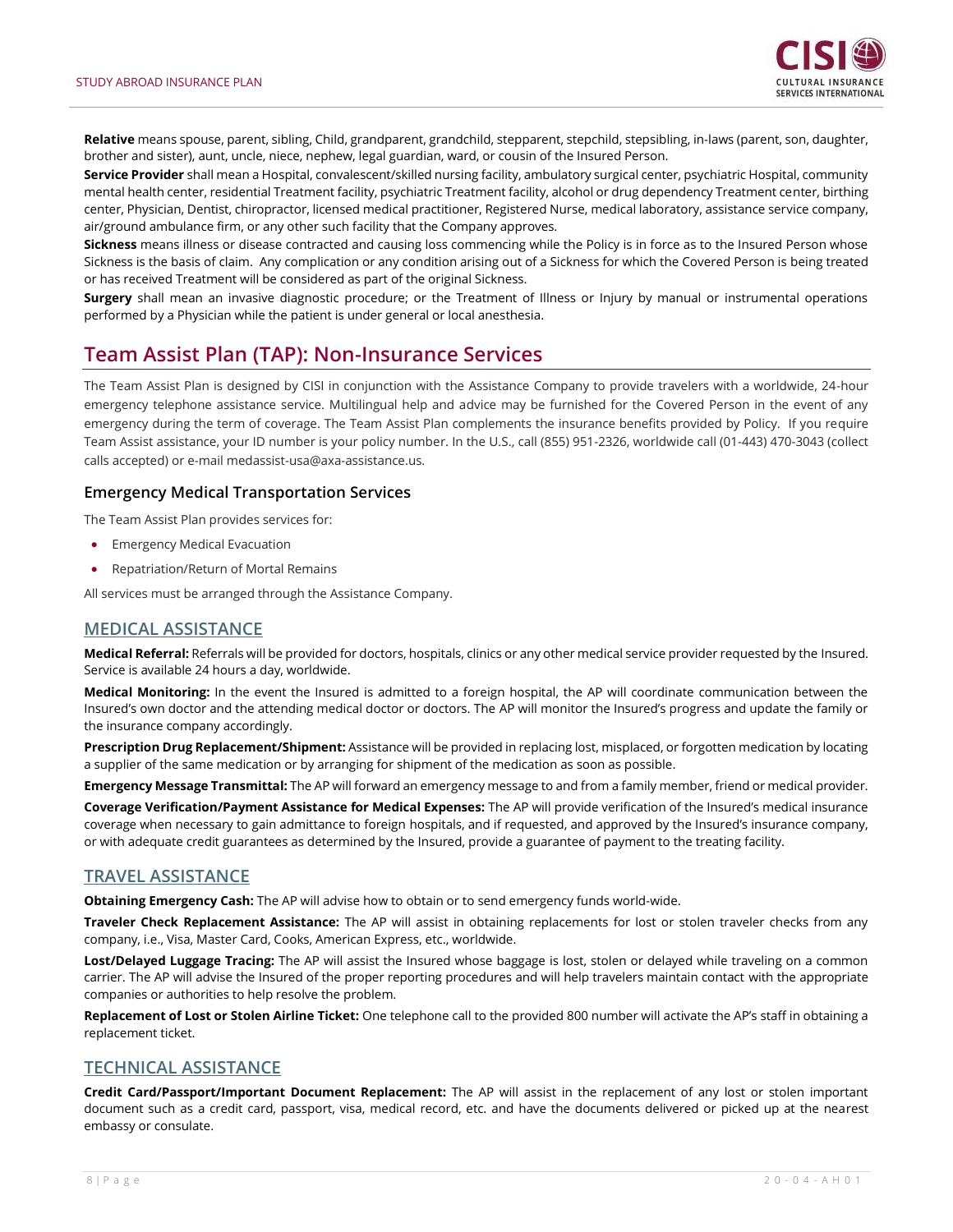

**Locating Legal Services:** The AP will help the Insured contact a local attorney or the appropriate consular officer when an Insured is arrested or detained, is in an automobile accident, or otherwise needs legal help. The AP will maintain communications with the Insured, family, and business associates until legal counsel has been retained by or for the Insured.

**Assistance in Posting Bond/Bail:** The AP will arrange for the bail bondsman to contact the Insured or to visit at the jail if incarcerated.

**Worldwide Inoculation Information:** Information will be provided if requested by an Insured for all required inoculations relative to the area of the world being visited as well as any other pertinent medical information.

### **Security Evacuation (comprehensive) Transportation Services**

Payment (up to the amount shown in the Brochure's *Schedule*) and services are provided for security evacuations for specific Occurrences. To view the covered Occurrences and to download a detailed PDF of this brochure, please go to the following web page: [http://www.culturalinsurance.com/cisi\\_forms.asp.](http://www.culturalinsurance.com/cisi_forms.asp)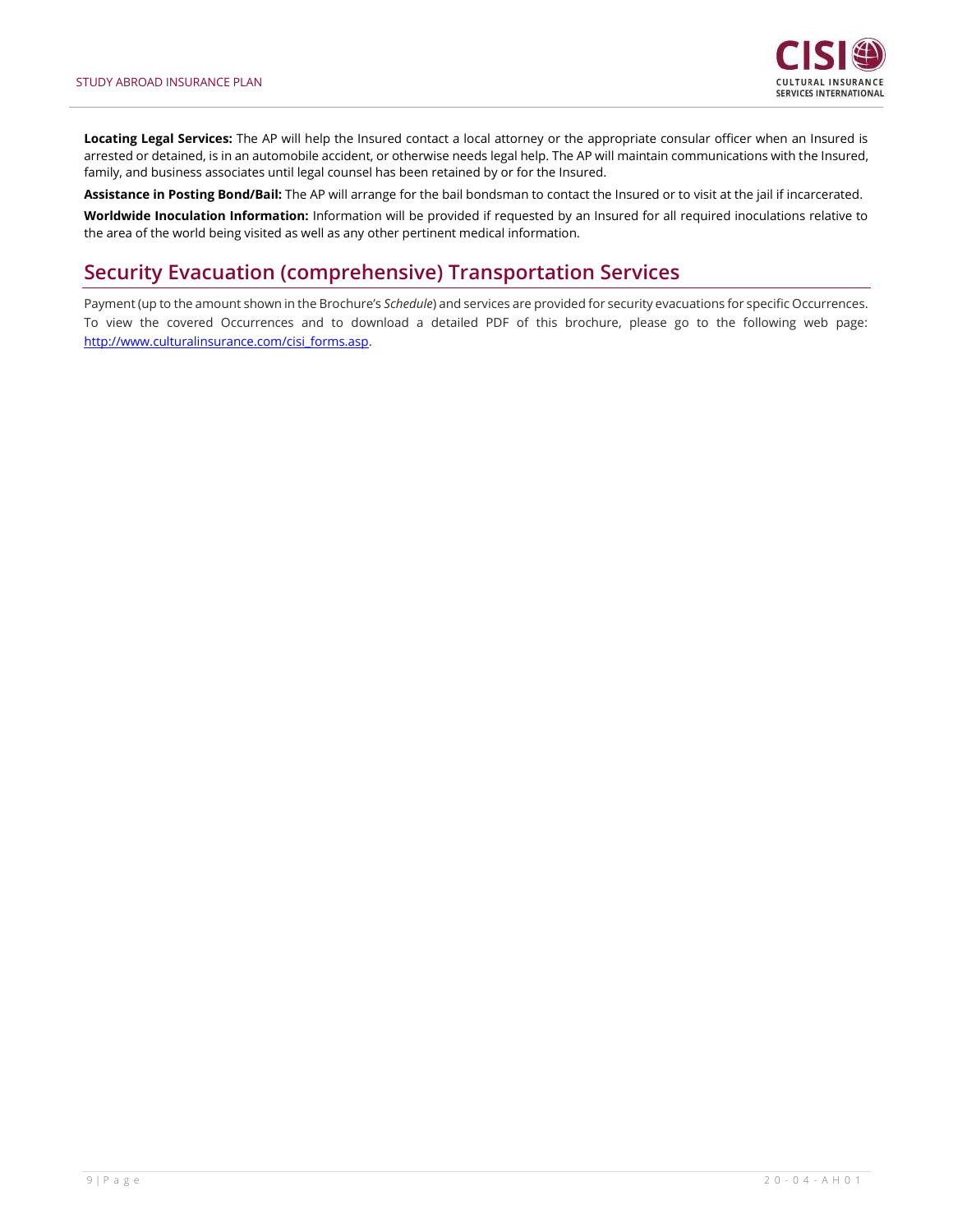## Frequently Asked Questions (FAQs)

#### **How will I receive my insurance information?**

Once you are enrolled, you will receive an email from CISI Enrollments (enrollments@culturalinsurance.com), with the subject line 'CISI Materials'. Attach to this email you will find the following:

- Brochure (outlining the coverage of the plan) Claim Form (if you need to submit a claim)
- 
- Consulate Letter (to obtain your visa, if necessary) Link to our myCISI Traveler App

### **[How do I use my CISI insurance overseas?](https://www.culturalinsurance.com/students/faq.asp#collapse7)**

- 
- ID Card Link to create a login to our participant portal
	-

In the case of a **MINOR** injury or illness - Be prepared to pay for doctor visits for minor illnesses such as a sore throat or a sinus infection. Present your card to your medical provider at the time of service. If the overseas doctor is willing to bill us directly, we are willing and able to pay them directly for covered medical expenses. Foreign providers can contact your assistance team (AXA Assistance) toll-free to verify eligibility and/or benefits 24/7/365. If they prefer to have you pay for any medical services, medicines, or equipment out-of-pocket at the time of your visit, hold onto all documents, bills and receipts, and submit them along with a claim form to CISI for reimbursement.

In the case of a **SERIOUS** injury or illness - **For all emergencies, seek help without delay at the nearest facility and then, after admittance, open up a case with AXA (our 24/7 assistance provider).** Our goal is to have the hospital or facility bill us directly. *If personal payment has already been processed, we can expedite reimbursement.* CISI has the ability to pay by check or wire transfer to foreign hospitals when necessary/requested. AXA is also able to guarantee/make payments when necessary (CISI then reimburses AXA).

#### **[How do I locate a medical provider and/or hospital?](https://www.culturalinsurance.com/students/faq.asp#collapse18)**

For help locating a provider overseas, you can do either of the following: 1) Contact the assistance team (AXA) by calling the collect number on you insurance ID card (also provided at the top of this page); *OR* 2) log into your myCISI portal *or* through the myCISI Traveler App and click on 'Provider Search'. Select your Country and City, and a list of providers will populate. Please note that you can seek treatment at any medical facility abroad. There is no in-network nor out-network restrictions.

#### **[Are there in-network or out-of-network restrictions?](https://www.culturalinsurance.com/students/faq.asp#collapse9)**

No, you can seek treatment at any medical facility abroad. There are no in-network nor out-network restrictions.

### **How do I submit a claim and what needs to be submitted?**

If you seek medical treatment for an Injury or Illness while abroad and pay out-of-pocket, you are eligible to submit a claim. Claims should be submitted for processing as soon as possible (and no later than one year after treatment was received, if possible). Step 1: Fully complete and sign the medical claim form for each occurrence, indicating whether the Doctor/Hospital has been paid. Step 2: Attach itemized bills for all amounts being claimed and documentation. \*We recommend you provide us with a copy and keep the originals for yourself. Step 3: You can submit claims by mail: 1 High Ridge Park, Stamford, CT 06905, e-mail[: claimhelp@mycisi.com,](mailto:claimhelp@mycisi.com) or by fax: (203) 399-5596.

Approved reimbursements will be paid to the provider of the service unless otherwise indicated on the form. *For claim submission questions, call (203) 399-5130, or e-mail [claimhelp@mycisi.com.](mailto:claimhelp@mycisi.com)*

### **[How long will it take to be reimbursed for medical expenses paid out-of-pocket?](https://www.culturalinsurance.com/students/faq.asp#collapse9)**

Turnaround for claim payments is generally 15 business days from receipt date. To check the status of your claim, contact CISI at (800) 303- 8120 from 9AM to 5PM EST.

#### **[Where can I access additional claim forms?](https://www.culturalinsurance.com/students/faq.asp#collapse11)**

The claim form is provided at the end of your brochure, attached to your welcome e-mail, and on the myCISI Participant Portal. Please follow the directions on the top of the form on how-to submit your claim and the necessary documentation you will need to submit with it in order to receive reimbursement.

### **[I misplaced my medical ID card. What should I do?](https://www.culturalinsurance.com/students/faq.asp#collapse22)**

If you have the myCISI Traveler App, your will find your card and information in the palm-of-your-hand. You can also reprint it from your welcome e-mail; or sign into your myCISI portal and access it there. Another option is to dial (800) 303-8120 or emai[l claimhelp@mycisi.com](mailto:claimhelp@mycisi.com) or [enrollments@mycisi.com w](mailto:enrollments@mycisi.com)e can easily email you a new ID card within a few minutes.

#### **[Does my policy provide any coverage for me in the U.S.?](https://www.culturalinsurance.com/students/faq.asp#collapse8)**

No. You are covered worldwide except within the United States.

### **Questions about the benefits and coverages outlined in the brochure?**

Emai[l claimhelp@mycisi.com](mailto:claimhelp@mycisi.com) or call (203) 399-5130 or toll-free at (800) 303-8120.

**CISI Claims Department (9-5 EST, M-F): Phone:** (800) 303-8120 | (203) 399-5130 **E-mail:** [claimhelp@mycisi.com](mailto:claimhelp@mycisi.com) **Team Assist (24/7/365) – AXA: Phone:** (443) 470-3043 | (855) 951-2326

**E-mail:** [medassist-usa@axa-assistance.us](mailto:medassist-usa@axa-assistance.us)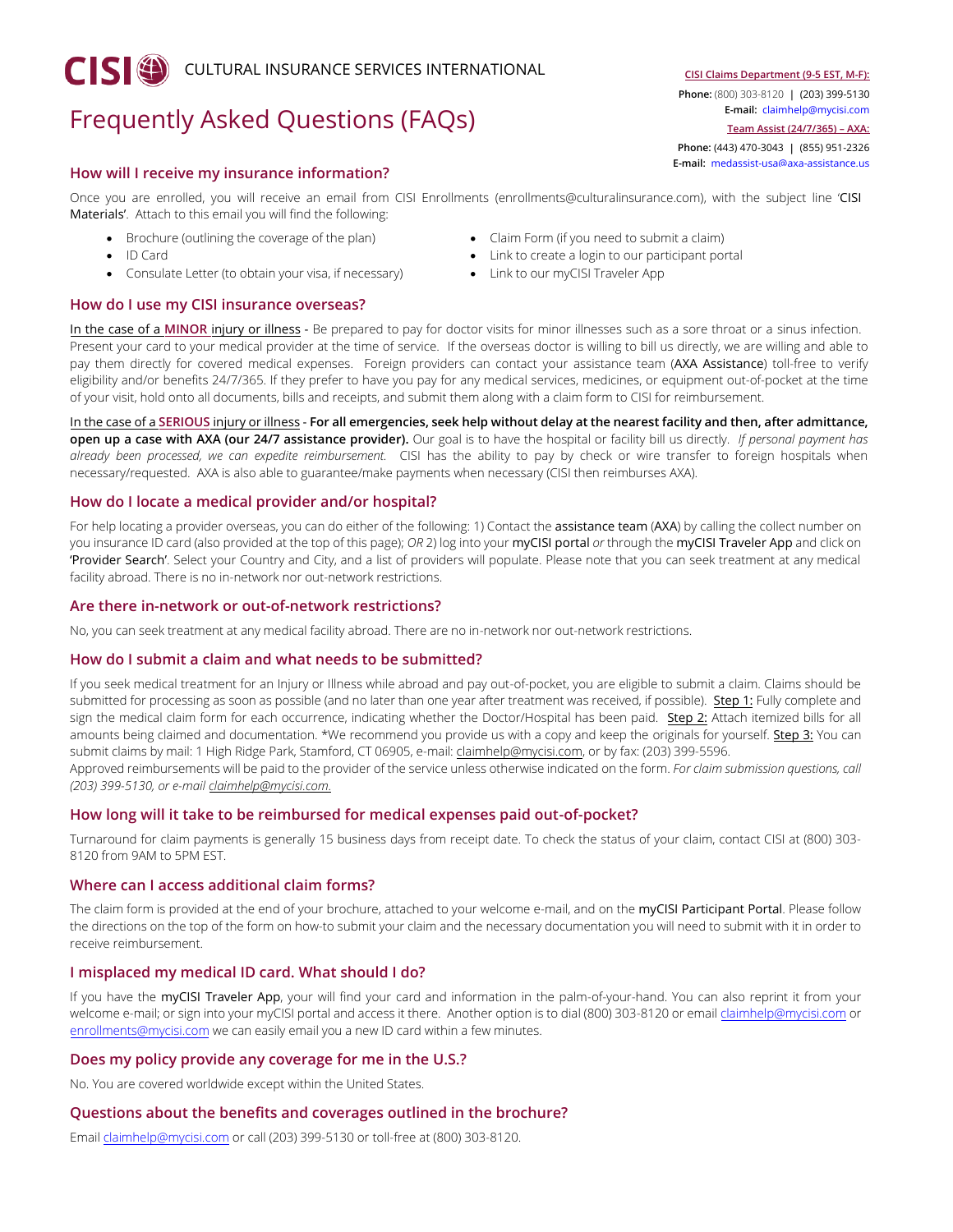

### **Cultural Insurance Services International – Claim Form**

- **Program Name:** University of Cincinnati
- **Policy Number:** STB009990808
- **Participant ID Number** (from the front of your insurance card)**:**

*Mailing Address:* **1 High Ridge Park, Stamford, CT 06905 |** *E-mail:* **claimhelp@mycisi.com |** *Fax:* **(203) 399-5596 For claim submission questions, call (203) 399-5130, or e-mai[l claimhelp@mycisi.com](mailto:claimhelp@mycisi.com)**

#### **Instructions:**

- 1. **Fully complete** and sign the medical claim form for each occurrence, indicating whether the Doctor/Hospital has been paid.
- 2. Attach **itemized bills** for all amounts being claimed. \*We recommend you provide us with a copy and keep the originals for yourself.
- 3. Approved reimbursements will be paid to the provider of the service unless otherwise indicated.
- 4. Submit claim form and attachments via mail, e-mail, or by fax (provided above).

*See next page for state specific disclaimers, claimant cooperation provision and additional claim submission instructions.*

**IMPORTANT: If your claim pertains to an Accident, the 'IF IN AN ACCIDENT' section MUST be completed. If your claim pertains to a Sickness/Illness, the 'IF SICKNESS/ILLNESS' section MUST be completed.** *Failure to complete one of these sections (whichever section pertains to your claim), will cause a delay as we will request for you to complete this form again to include this necessary information in order to process your claim.* 

#### ► **NAME AND CONTACT INFORMATION OF THE INSURED**

|                                                                                                                            |            |      |       | Date of Birth: / / |  |
|----------------------------------------------------------------------------------------------------------------------------|------------|------|-------|--------------------|--|
| *Please indicate which is your home address: □ U.S. Address □ Address Abroad                                               |            |      |       | (month/day/year)   |  |
|                                                                                                                            |            |      |       |                    |  |
| street address                                                                                                             | apt/unit # | city | state | zip code           |  |
|                                                                                                                            |            |      |       |                    |  |
|                                                                                                                            |            |      |       |                    |  |
| FIN AN ACCIDENT *If your claim pertains to an Accident, the 'IF IN AN ACCIDENT' section MUST be completed.*                |            |      |       |                    |  |
|                                                                                                                            |            |      |       |                    |  |
|                                                                                                                            |            |      |       |                    |  |
|                                                                                                                            |            |      |       |                    |  |
| ► IF SICKNESS/ILLNESS *If your claim pertains to a Sickness/Illness, the 'IF SICKNESS/ILLNESS' section MUST be completed.* |            |      |       |                    |  |
|                                                                                                                            |            |      |       |                    |  |

\*Onset Date of Symptoms: \_\_\_\_\_\_\_/\_\_\_\_\_\_\_\_/\_\_\_\_\_\_\_\_ \*Date of Doctor/Hospital Visit: \_\_\_\_\_\_\_/\_\_\_\_\_\_\_\_/\_\_\_\_\_\_\_\_

Have you had this Sickness/Illness before?  $\Box$  YES  $\Box$  NO If yes, when was the last occurrence and/or doctor/hospital visit?

#### ► **REIMBURSEMENT \*If your claim pertains to an Accident or Sickness/Illness, the 'REIMBURSEMENT' section must be completed\***

Have these doctor/hospital bills been paid by you?  $\Box$  YES  $\Box$  NO

If no, do you authorize payment to the provider of service for medical services claimed?  $\Box$  YES  $\Box$  NO

If yes, you must include the payment receipt(s). Any eligible reimbursements will be made in U.S currency (USD) via check. If you would like your eligible reimbursement in another currency via wire trans[f](mailto:claimhelp@mycisi.com)er, please contact CISI at 203-399-5130 or claimhelp@mycisi.com for instructions.

**Please note if you are submitting a claim for prescription medication, you must submit the prescription receipt. This will include your name, the name of the prescribing physician, name of the medication, dosage, date and amount billed. Cash register receipts will not be considered for reimbursement.** 

#### **► FOR CLAIMS UNRELATED TO A MEDICAL INCIDENT PLEASE CHECK THE APPROPRIATE BOX BELOW:**

In order to claim monies back related to one of the below benefits, you **MUST** submit the requested documentation found on the following page (Page 2).

#### **PERSONAL EFFECTS/BAGGAGE TRIP DELAY**

Please provide us with the relevant details of your incident below or the details and value of your loss. You may attach an additional page if necessary: \_\_\_\_\_\_\_\_\_\_\_\_\_\_\_\_\_\_\_\_\_\_\_\_\_\_\_\_\_\_\_\_\_\_\_\_\_\_\_\_\_\_\_\_\_\_\_\_\_\_\_\_\_\_\_\_\_\_\_\_\_\_\_\_\_\_\_\_\_\_\_\_\_\_\_\_\_\_\_\_\_\_\_\_\_\_\_\_\_\_\_\_\_\_\_\_\_\_\_\_\_\_\_\_\_\_\_\_\_\_\_\_\_\_\_\_\_\_\_\_\_\_\_\_\_\_\_\_\_\_\_\_\_\_\_\_\_

#### **STOP! Please see next page for claim submission instructions specific to each of these benefits.**

#### ► **CONSENT TO RELEASE MEDICAL INFORMATION**

I hereby authorize any insurance company, Hospital or Physician or other person who has attended or examined me, including those in my home country to furnish to Cultural Insurance Services International or any of their duly appointed representatives, any and all information with respect to any sickness/illness or injury, medical history, consultation, prescriptions or treatment, and copies of all hospital or medical reports. A photo static copy of this authorization shall be considered as effective and valid as the original.

I certify that the information furnished by me in support of this claim is true and correct.

Name (please print):

Signature: \_\_\_\_\_\_\_\_\_\_\_\_\_\_\_\_\_\_\_\_\_\_\_\_\_\_\_\_\_\_\_\_\_\_\_\_\_\_\_\_\_\_\_\_\_\_\_\_\_\_\_\_\_\_\_\_\_\_\_\_\_\_\_\_\_\_\_\_\_\_\_\_\_\_\_\_\_\_\_\_\_\_\_\_\_\_\_\_\_\_\_\_\_\_\_\_\_\_\_\_\_\_\_\_\_\_\_\_\_\_\_\_Date:\_\_\_\_\_\_\_\_\_\_\_\_\_\_\_\_\_\_\_\_\_\_\_\_\_\_\_\_\_